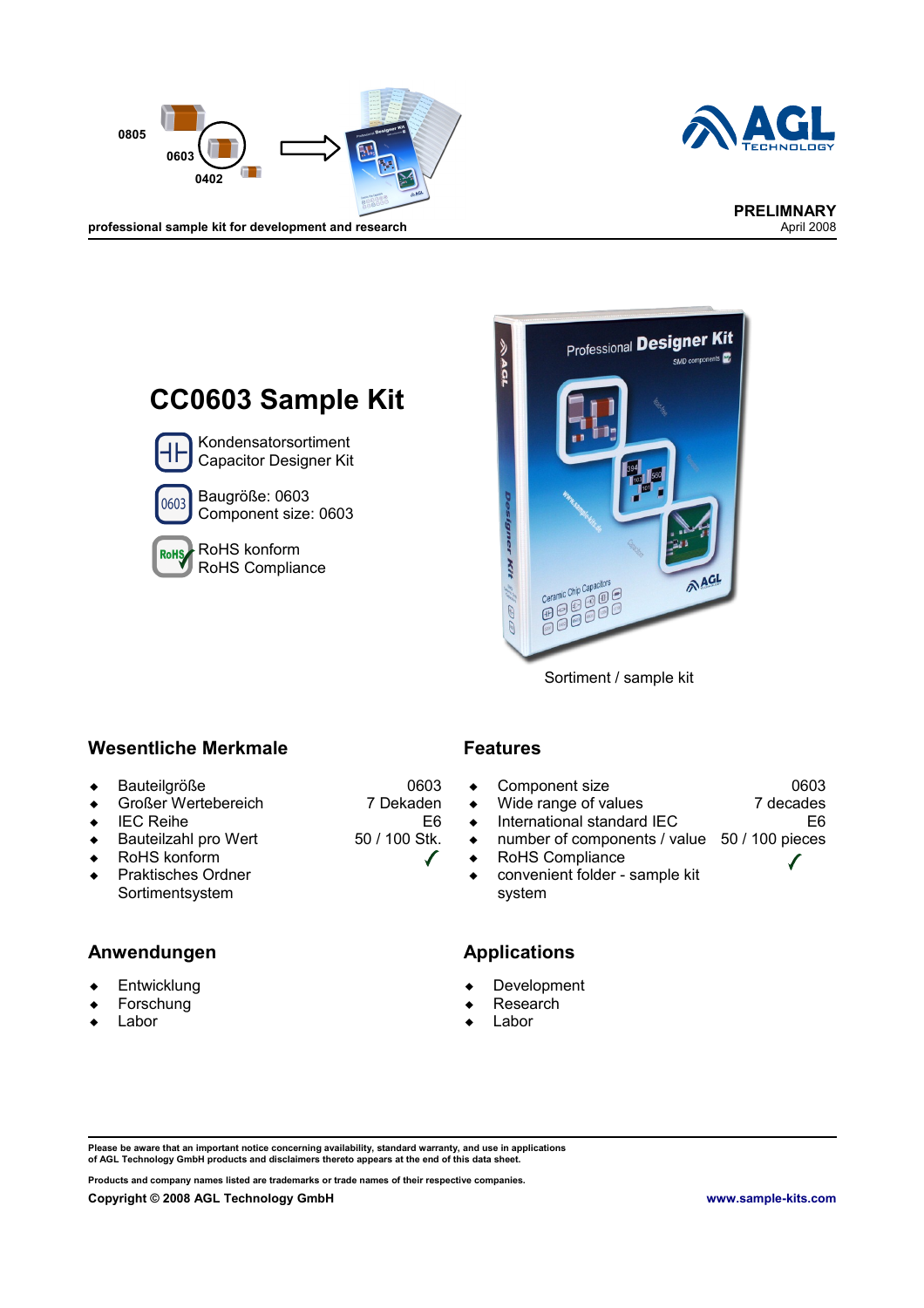

**PRELIMNARY** April 2008

#### **Foliensystem und Bauteilentnahme. Foil - system and how to take out the components.**

| $\overline{a}$                                                                                                       | COLLEGE AVE AVE           |                | ,,,,,,,,,,,,,,,,,,,,,,,,,,,,,,,,,,,, |
|----------------------------------------------------------------------------------------------------------------------|---------------------------|----------------|--------------------------------------|
| . .                                                                                                                  | We see their              |                |                                      |
|                                                                                                                      | THE WAY . THE R. P. LEWIS |                | ,,,,,,,,,,,,,,,,,,,,,,,,,,,,,,,,,,,  |
| <b>TAXABLE</b>                                                                                                       | 199888                    | <b>SHE STR</b> |                                      |
|                                                                                                                      | COLLEGE ON ATA            |                |                                      |
|                                                                                                                      | <b>TELEST</b>             |                | OF AN INTERFERENCES CONTINUES INTO   |
|                                                                                                                      | FIX NO. STELLE            |                |                                      |
| <u> 1222 : 1232 : 1233 : 1233 : 1233 : 1233 : 1233 : 1243 : 1254 : 1255 : 1255 : 1255 : 1255 : 1255 : 1255 : 125</u> | <b>COLLEGE STATE</b>      |                | ,,,,,,,,,,,,,,,,,,,,,,,,,,,,,,,,,,,, |
|                                                                                                                      | <b>ALLES 198, ATX</b>     |                | ------------------------------------ |
|                                                                                                                      |                           |                |                                      |
|                                                                                                                      | FLATTE SHEATS             |                |                                      |
|                                                                                                                      | <b>CONTRACTOR</b>         |                |                                      |
|                                                                                                                      | <b>CERRET DN 175</b>      |                |                                      |
|                                                                                                                      |                           |                |                                      |

Foliensystem / foil - system in Benutzung / in use



## **Eigenschaften des Sortiments Characteristics of the sample kit**

| <b>Bezeichnung</b><br><b>Parameter</b>                | <b>Wert</b><br><b>Value</b>                                          | <b>Einheit</b><br>Unit |
|-------------------------------------------------------|----------------------------------------------------------------------|------------------------|
| Bauteilgröße<br>Component size                        | 0603                                                                 |                        |
| <b>Bauteiltoleranz</b><br>Tolerance of the Components | Siehe Tabelle: "Sortiment Inhalt"<br>See table: "Sample Kit Content" |                        |
| Wertebereich<br>Range of values                       | $0,47pF - 2,2\mu F$                                                  |                        |
| <b>IEC-Reihe</b><br><b>IEC</b> standart               | $E-6$                                                                |                        |
| Anzahl der Werte<br>Number of values                  | 39                                                                   |                        |
| Bauteile pro Wert<br>Number of parts per value        | 50 / 100                                                             | <b>Stück</b><br>pieces |
| Bauteile gesamt<br>Number of parts in total           | 1950/3900                                                            | <b>Stück</b><br>pieces |
| RoHS konform<br>RoHS Compliance                       |                                                                      |                        |
| Sortimentsystem<br>Sample kit system                  | A4 Ringordner<br>A4 ring binder                                      |                        |
| Abmessungen (L x B x H):<br>Dimensions (I x w x h)    | ca. / approx. 260 x 45 x<br>318                                      | mm                     |
| Gewicht<br>Weight                                     | 0,7/0,9                                                              | kg                     |
| Seitenanzahl Einschubfolie<br>Number of foil pages    | 3/6                                                                  | <b>Stück</b><br>pieces |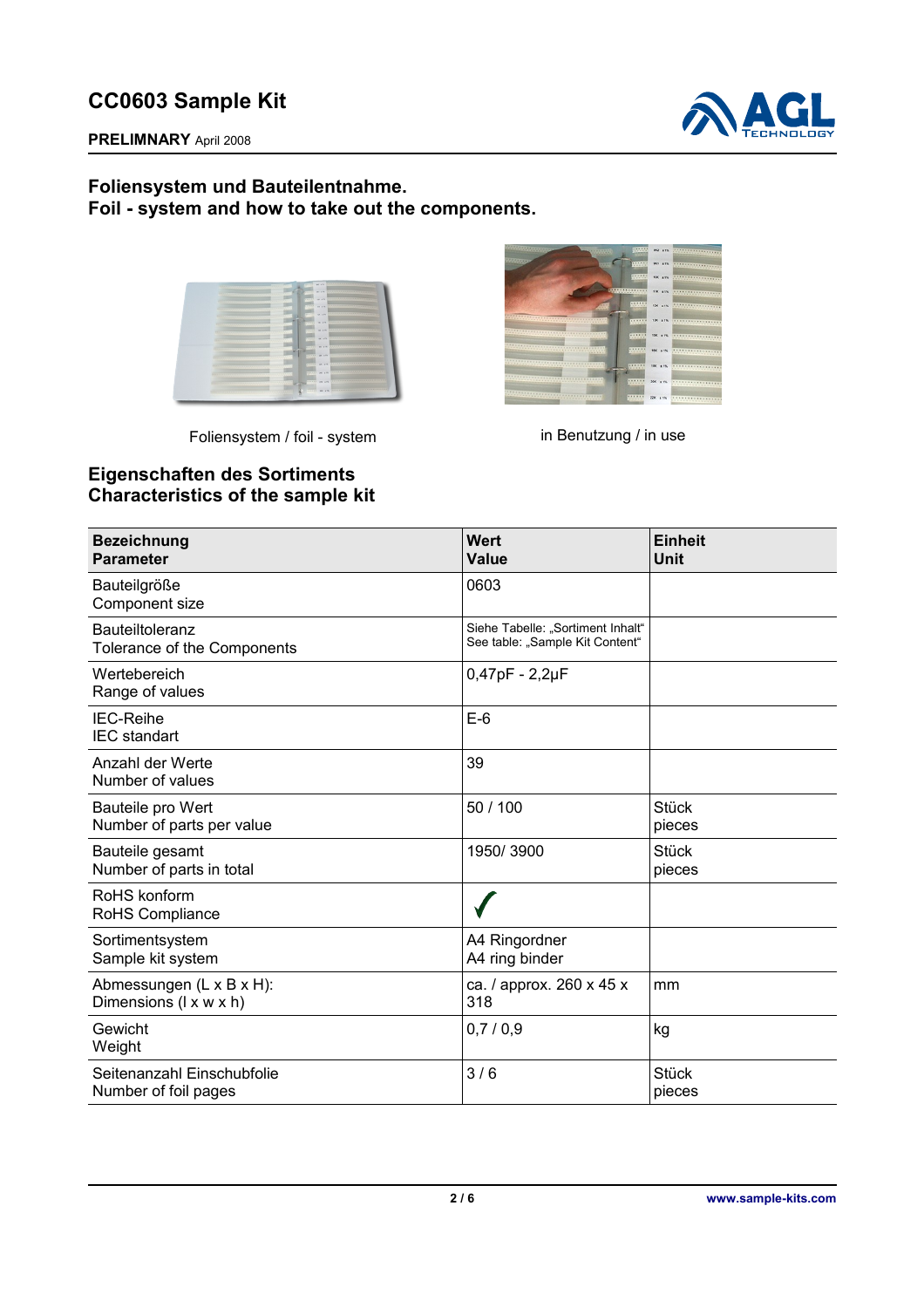**PRELIMNARY** April 2008



## **Sortiment Inhalt Sample Kit Content**

| Nr.                     | <b>Wert</b>  | <b>Dielektrikum</b>     | Spannungs-<br>festigkeit | <b>Toleranz</b>  | Herstellernummer<br>(7 Zoll Bauteilrolle)  |  |
|-------------------------|--------------|-------------------------|--------------------------|------------------|--------------------------------------------|--|
| Nbr.                    | <b>Value</b> | Dielectric-<br>material | <b>Rated</b><br>voltage  | <b>Tolerance</b> | <b>Ordering Code</b><br>(7 inch dia. Reel) |  |
| 1                       | 0,47pF       | <b>NPO</b>              | 50 Vdc                   | ±0,25pF          | CC0603CRNPO9BNR47                          |  |
| $\overline{c}$          | 0,68pF       | <b>NPO</b>              | 50 Vdc                   | ±0,25pF          | CC0603CRNPO9BNR68                          |  |
| 3                       | 1pF          | <b>NPO</b>              | 50 Vdc                   | $\pm 0,25$ pF    | CC0603CRNPO9BN1R0                          |  |
| $\overline{\mathbf{4}}$ | 1,5pF        | <b>NPO</b>              | 50 Vdc                   | ±0,25pF          | CC0603CRNPO9BN1R5                          |  |
| 5                       | 2,2pF        | <b>NPO</b>              | 50 Vdc                   | ±0,25pF          | CC0603CRNPO9BN2R2                          |  |
| $6\phantom{a}$          | 3,3pF        | <b>NPO</b>              | 50 Vdc                   | ±0,25pF          | CC0603CRNPO9BN3R3                          |  |
| $\overline{7}$          | 4,7pF        | <b>NPO</b>              | 50 Vdc                   | ±0,25pF          | CC0603CRNPO9BN4R7                          |  |
| $\bf 8$                 | 6,8pF        | <b>NPO</b>              | 50 Vdc                   | ±0,5pF           | CC0603DRNPO9BN6R8                          |  |
| $\boldsymbol{9}$        | 10pF         | <b>NPO</b>              | 50 Vdc                   | ±5%              | CC0603JRNPO9BN100                          |  |
| 10                      | 15pF         | <b>NPO</b>              | 50 Vdc                   | ±5%              | CC0603JRNPO9BN150                          |  |
| 11                      | 22pF         | <b>NPO</b>              | 50 Vdc                   | ±5%              | CC0603JRNPO9BN220                          |  |
| 12                      | 33pF         | <b>NPO</b>              | 50 Vdc                   | ±5%              | CC0603JRNPO9BN330                          |  |
| 13                      | 47pF         | <b>NPO</b>              | 50 Vdc                   | ±5%              | CC0603JRNPO9BN470                          |  |
| 14                      | 68pF         | <b>NPO</b>              | 50 Vdc                   | ±5%              | CC0603JRNPO9BN680                          |  |
| 15                      | 100pF        | <b>NPO</b>              | 50 Vdc                   | ±5%              | CC0603JRNPO9BN101                          |  |
| 16                      | 150pF        | <b>NPO</b>              | 50 Vdc                   | ±5%              | CC0603JRNPO9BN151                          |  |
| 17                      | 220pF        | <b>NPO</b>              | 50 Vdc                   | ±5%              | CC0603JRNPO9BN221                          |  |
| 18                      | 330pF        | X7R                     | 50 Vdc                   | ±10%             | CC0603KRX7R9BB331                          |  |
| 19                      | 470pF        | X7R                     | 50 Vdc                   | ±10%             | CC0603KRX7R9BB471                          |  |
| 20                      | 680pF        | X7R                     | 50 Vdc                   | ±10%             | CC0603KRX7R9BB681                          |  |
| 21                      | 1nF          | X7R                     | 50 Vdc                   | ±10%             | CC0603KRX7R9BB102                          |  |
| 22                      | 1,5nF        | X7R                     | 50 Vdc                   | ±10%             | CC0603KRX7R9BB152                          |  |
| 23                      | 2,2nF        | X7R                     | 50 Vdc                   | ±10%             | CC0603KRX7R9BB222                          |  |
| 24                      | 3,3nF        | X7R                     | 50 Vdc                   | ±10%             | CC0603KRX7R9BB332                          |  |
| 25                      | 4,7nF        | X7R                     | 50 Vdc                   | ±10%             | CC0603KRX7R9BB472                          |  |
| 26                      | 6,8nF        | X7R                     | 50 Vdc                   | ±10%             | CC0603KRX7R9BB682                          |  |
| 27                      | 10nF         | X7R                     | 50 Vdc                   | ±10%             | CC0603KRX7R9BB103                          |  |
| 28                      | 15nF         | X7R                     | 50 Vdc                   | ±10%             | CC0603KRX7R9BB153                          |  |
| 29                      | 22nF         | X7R                     | 25 Vdc                   | ±10%             | CC0603KRX7R8BB223                          |  |
| 30                      | 33nF         | X7R                     | 25 Vdc                   | $±10\%$          | CC0603KRX7R8BB333                          |  |
| 31                      | 47nF         | X7R                     | 25 Vdc                   | ±10%             | CC0603KRX7R8BB473                          |  |
| 32                      | 68nF         | X7R                     | 25 Vdc                   | ±10%             | CC0603KRX7R8BB683                          |  |
| 33                      | <b>100nF</b> | X7R                     | 16 Vdc                   | ±10%             | CC0603KRX7R7BB104                          |  |
| 34                      | <b>150nF</b> | X7R                     | 16 Vdc                   | $±10\%$          | CC0603KRX7R7BB154                          |  |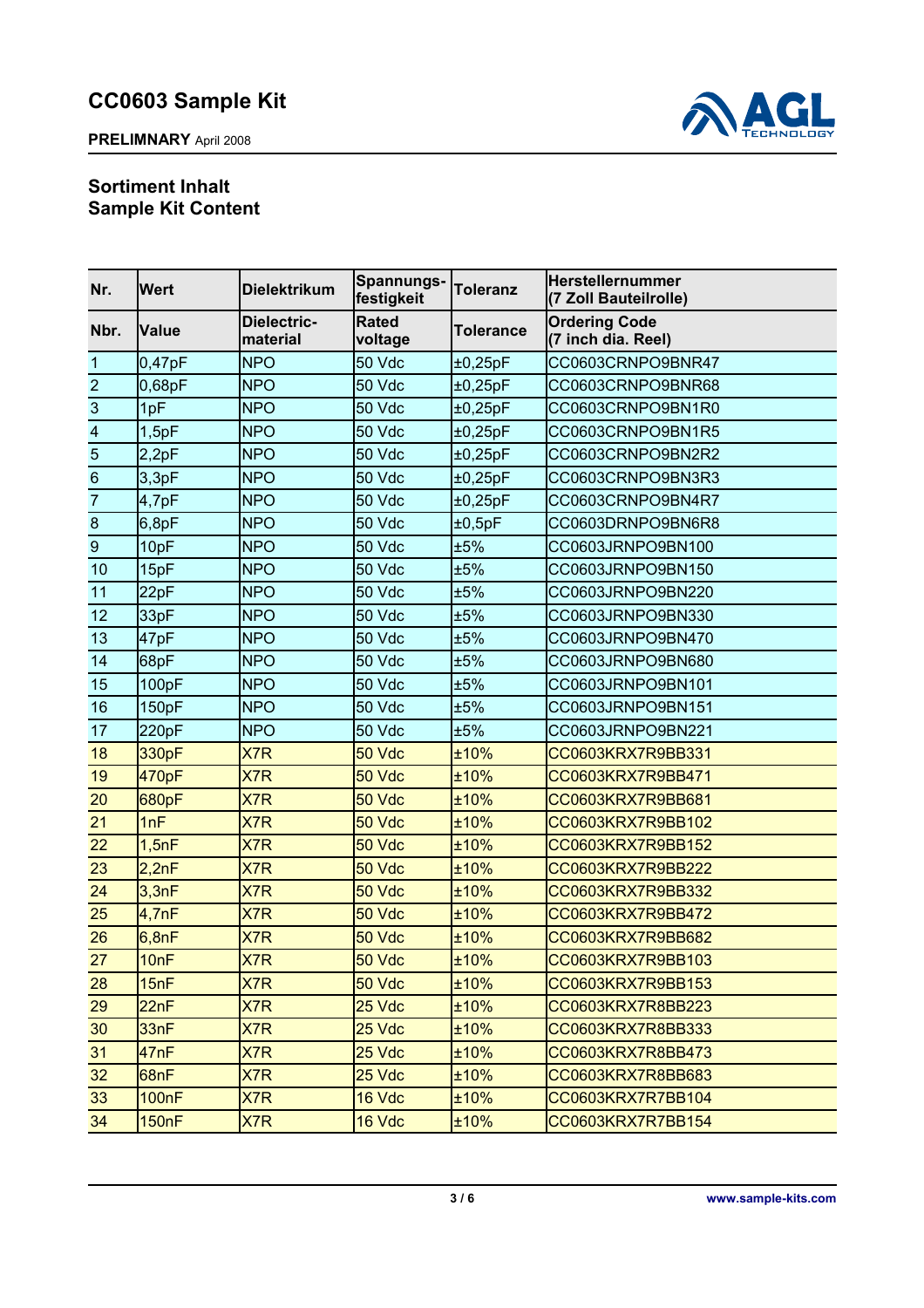

**PRELIMNARY** April 2008

| 35 | 1220nF     | X7R | l16 Vdc | $+10%$      | ICC0603KRX7R7BB224 |
|----|------------|-----|---------|-------------|--------------------|
| 36 | 1330nF     | Y5V | 16 Vdc  | -20/+80%    | ICC0603ZRY5V7BB334 |
| 37 | 1470nF     | Y5V | l16 Vdc | $-20/180\%$ | ICC06037RY5V7BB474 |
| 38 | 1uF        | Y5V | 16 Vdc  | -20/+80%    | ICC0603ZRY5V7BB105 |
| 39 | $2,2\mu F$ | Y5V | 16 Vdc  | -20/+80%    | ICC0603ZRY5V7BB225 |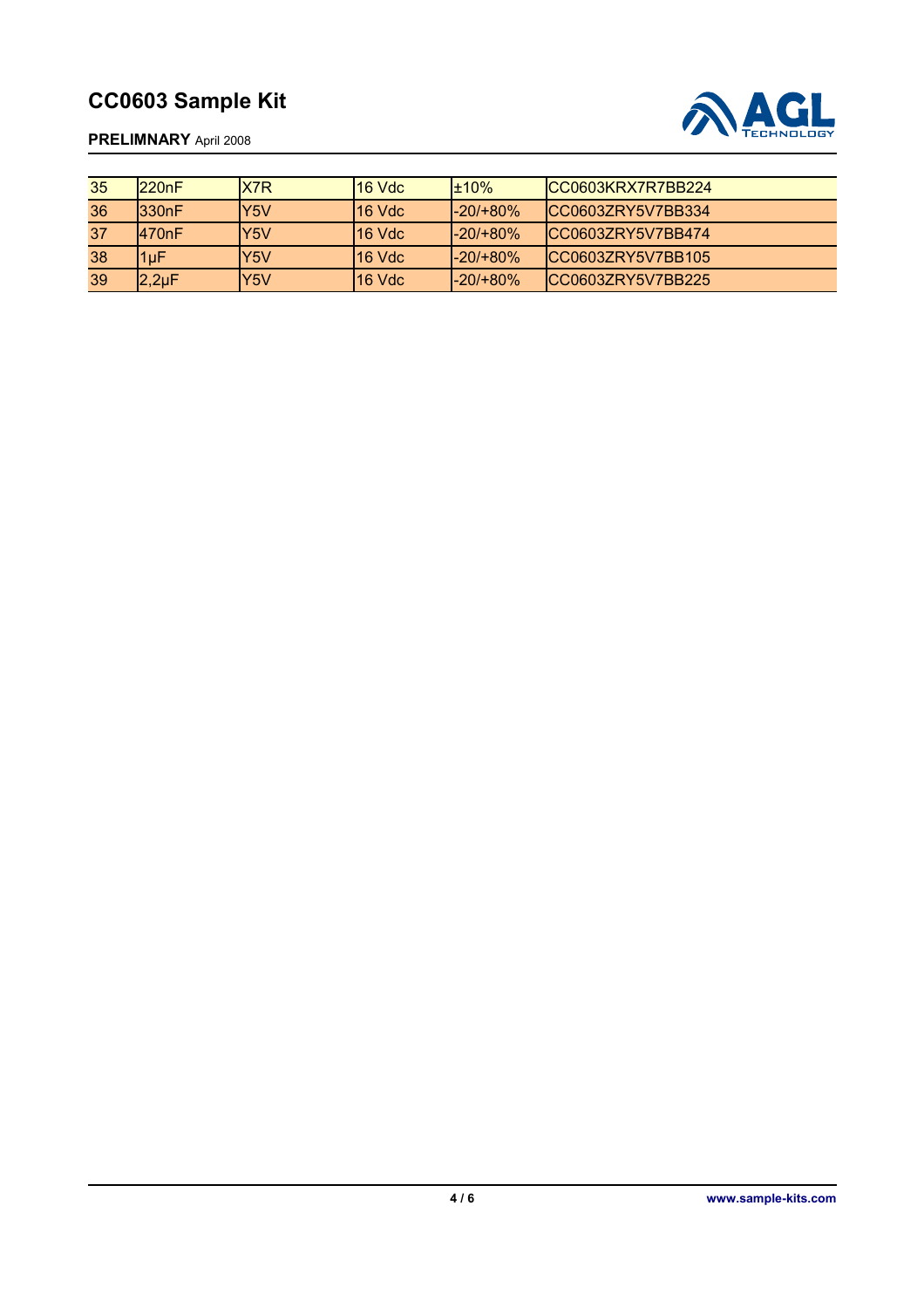**PRELIMNARY** April 2008



## **Bauteile technische Daten[1](#page-4-0) Components technical specifications<sup>1</sup>**



| <b>Bezeichnung</b><br><b>Parameter</b>                | <b>Wert</b><br><b>Value</b>                                          | <b>Einheit</b><br><b>Unit</b> |
|-------------------------------------------------------|----------------------------------------------------------------------|-------------------------------|
| Bauteilgröße<br>Component size                        | 0603                                                                 |                               |
| Hersteller<br>Manufacturer                            | YAGEO                                                                |                               |
| <b>Bauteilserie</b><br><b>Component series</b>        | CC0603                                                               |                               |
| <b>Bauteiltoleranz</b><br>Tolerance of the components | Siehe Tabelle: "Sortiment Inhalt"<br>See table: "Sample Kit Content" |                               |



Keramik Chip Kondensator Aufbau und Dimensionen (Quelle: Datenblatt YAGEO) Ceramic Chip Capacitor construction and dimension (source: datasheet YAGEO)

Für weitere Informationen über die Bauteile wir auf das Datenblatt oder die Webseite des Herstellers verwiesen.

For more informations regarding the component please see manufacturer's datasheet and/or website.

<span id="page-4-0"></span>1 Bitte Hinweise am Ende des Dokuments beachten. Important notices at the end of this datasheet.